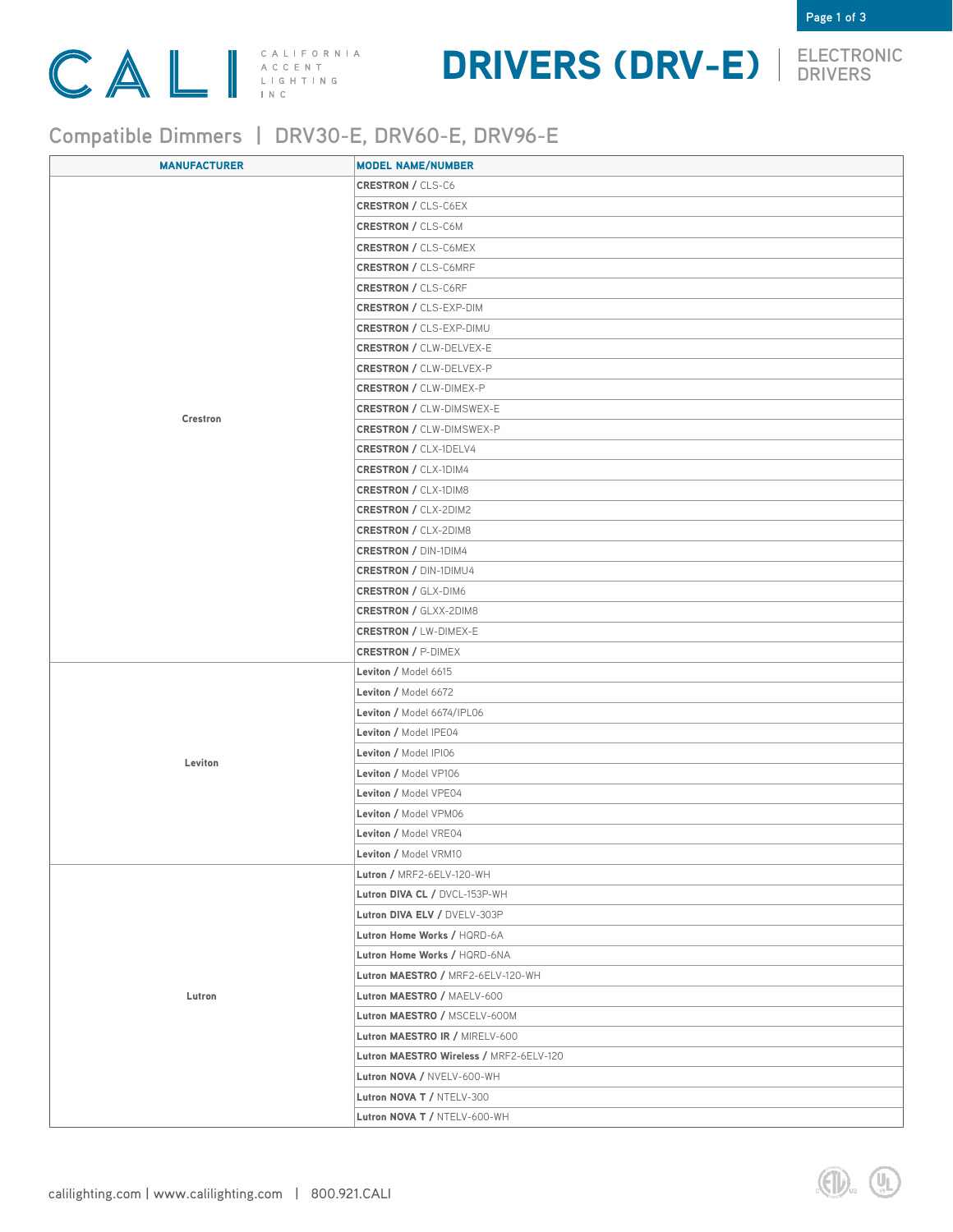

# DRIVERS (DRV-E) **ELECTRONIC DRIVERS**



**Page 2 of 3**

### **Compatible Dimmers | DRV30-E, DRV60-E, DRV96-E**

| <b>MANUFACTURER</b> | <b>MODEL NAME/NUMBER</b>            |
|---------------------|-------------------------------------|
| Lutron              | Lutron Skylark / SELV-300P          |
|                     | Lutron Skylark / SELV-600-WH        |
|                     | Lutron Skylark Contour / CTELV-303P |
|                     | Lutron Vierti / VTELV-600 XXX       |
| Skylark             | Skylark / Model 6615                |
|                     | Skylark / Model 6672                |
|                     | Skylark / Model 6674/IPL06          |
|                     | Skylark / Model IPE04               |
|                     | Skylark / Model IPI06               |
|                     | Skylark / Model VP106               |
|                     | Skylark / Model VPE04               |
|                     | Skylark / Model VPM06               |
|                     | Skylark / Model VRE04               |
|                     | Skylark / Model VRM10               |